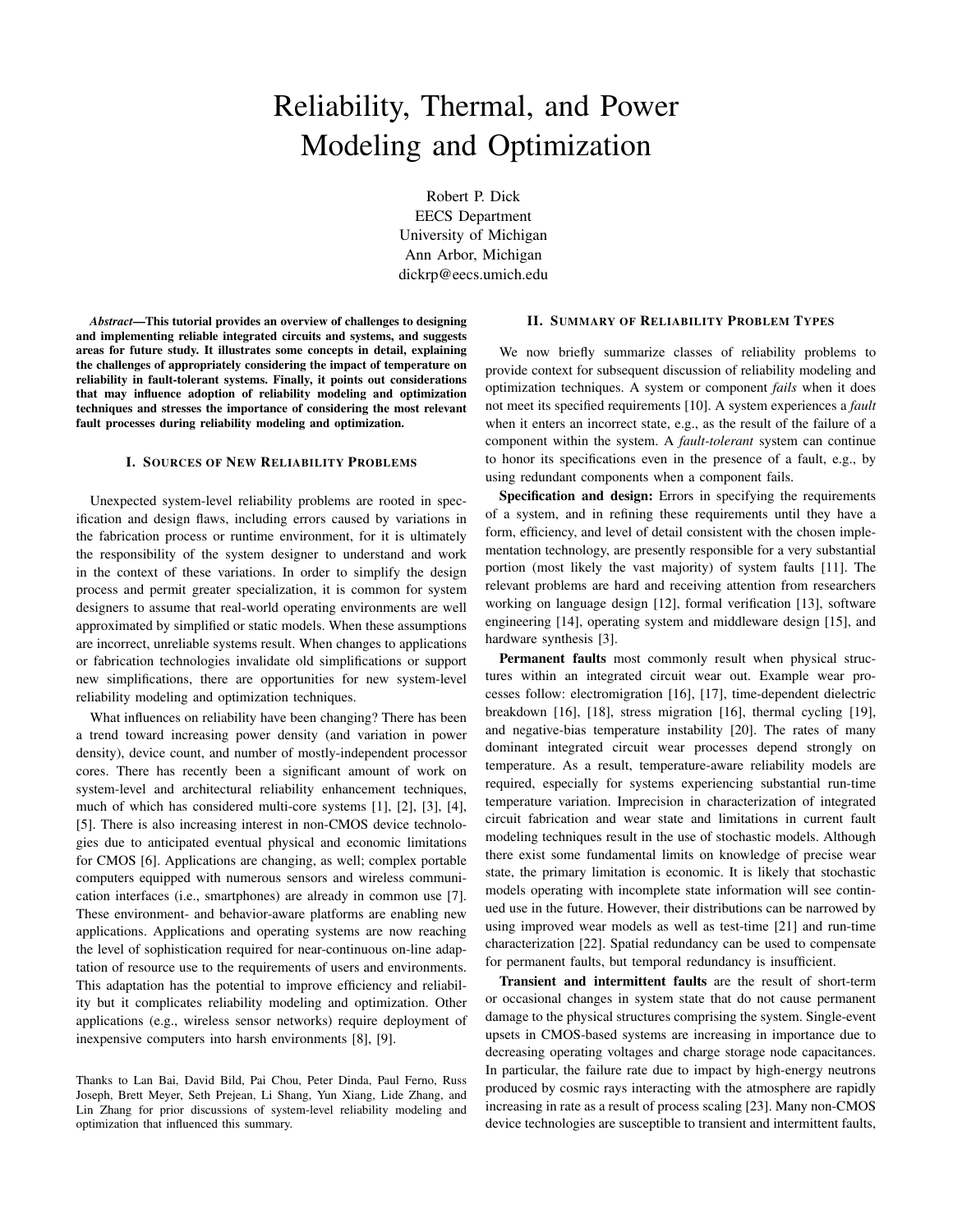e.g., random background offset charge effects in single-electron tunneling transistors [24], [25].

Transient faults may also be caused by noise that was not predicted due to incomplete models of interaction among circuit components as a result of capacitive or inductive coupling [26] or voltage fluctuation in the power delivery network [27]. Difficult transient fault problems have a few themes. Their timing may be difficult to predict due to dependence on physical phenomena that cannot be controlled and are not practical to measure until after a fault has occurred, e.g., the impact of subatomic particles. In some cases, the faults are theoretically possible to predict, but the required modeling complexity is so high that the problem is computationally intractable, e.g., some types of crosstalk. Both temporal and spatial redundancy can be used to compensate for transient faults. Whether temporal redundancy is sufficient to compensate for intermittent faults depends on the durations between state changes.

Influence of operating and fabrication parameter variation: Simplified (e.g., deterministic or static) models of operating parameters can be used to accelerate the design process. However, if parameters such as such as combinational logic delay and wear rate depend on parameters that vary (e.g., fabrication process variation or run-time temperature and current density variation), the cost of rapid design can be poor reliability or the need to use large guard bands, thereby degrading other metrics such as performance or energy consumption. Researchers have considered increasing the accuracy (and complexity) of permanent fault models used during systemlevel design. This requires either that stochastic models be used to capture the effects of uncertainty and/or that test-time or run-time measurements be used to (indirectly) capture variations of interest.

## III. TEMPERATURE-AWARE RELIABILITY MODELING AND OPTIMIZATION

Modeling and optimization are tightly coupled in temperatureaware design of fault-tolerant systems. Adaptive changes in system state caused by or related to faults impact future fault probabilities. As a consequence, it is necessary for information to flow among fault modeling and optimization infrastructures. This can be easily illustrated by considering a fault tolerant architecture that adapts to permanent faults caused by temperature-dependent fault processes. Each adaptation influences performance, power consumption, temperature, and reliability in difficult to predict ways.

## III.A. Interactions Among Power Consumption, Temperature, and Reliability

Figure 1 illustrates the relationships among power consumption, temperature, reliability, and process variation. Dashed boxes indicate the processes by which one attribute affects others. Dynamic and leakage power consumption are at the roots of many problems. Rapid changes in dynamic power consumption can result in transient voltage fluctuations as a result of the distributed inductance and resistance in off-chip and on-chip power delivery networks. These  $dI/dt$ effects, indicated by dashed boxes in Figure 1, can change logic combinational path delays, resulting in timing violations. This can cause transient faults or require reduction in processor frequency, i.e., guard-banding. High dynamic power consumption implies high current density, resulting in accelerated wear and permanent faults due to processes such as electromigration. Dynamic power consumption produces heat, which increases temperature. The effects of leakage



Figure 1. Overview of interactions among power consumption, temperature, and reliability (based on existing figure [28]).

power consumption are similar, with the exception of  $dI/dt$ -related problems. In general, leakage power variation is smaller than dynamic power variation. Both dynamic and leakage power consumption decrease battery lifespans in portable devices and increase server electric bills.

Increased power consumption increase temperature. Thermal profiles depend on the temporal and spatial distribution of power as well as the system cooling and packaging solutions. High temperature decreases threshold voltage, resulting in increased subthreshold leakage power consumption but improving transistor performance. In addition, it decreases charge-carrier mobility, decreasing transistor and interconnect performance. Finally, temperature has a large impact on many permanent fault processes.

Process variation influences transient fault rate via changes to critical timing paths; permanent fault rate via changes to numerous parameters such as wire and insulator dimensions; leakage power consumption via changes in dopant concentration; and dynamic power consumption.

As Figure 1 illustrates, the relationships among power, temperature, process variation, and reliability are complex. Controlling power, temperature, and reliability requires modeling across multiple design levels and consideration and control of runtime behavior. In summary, reliability models depend on performance [29], power consumption [30], and thermal models [31], [32], each of which is difficult to build and often computationally expensive to evaluate.

### III.B. Degrees of Modeling and Optimization Complexity

We now describe the various degrees of reliability modeling complexity and accuracy that might be considered for use in the design and run-time management of a CMOS integrated circuit. We will start by contrasting the advantages and disadvantages of a number of potential levels of modeling sophistication.

- 1) Ignore the possibility of faults: This case is clearly the simplest and may be reasonable if the application being considered has weak reliability requirements.
- 2) Static fault rate without redundancy: In this case, it is assumed that the fault rates for components within the system do not change as a function of time. This assumption is reasonable if the effects of early lifetime faults can be neglected (perhaps due to burn-in) and the desired lifetime of the system is so short that wear will not have an opportunity to increase the fault rate.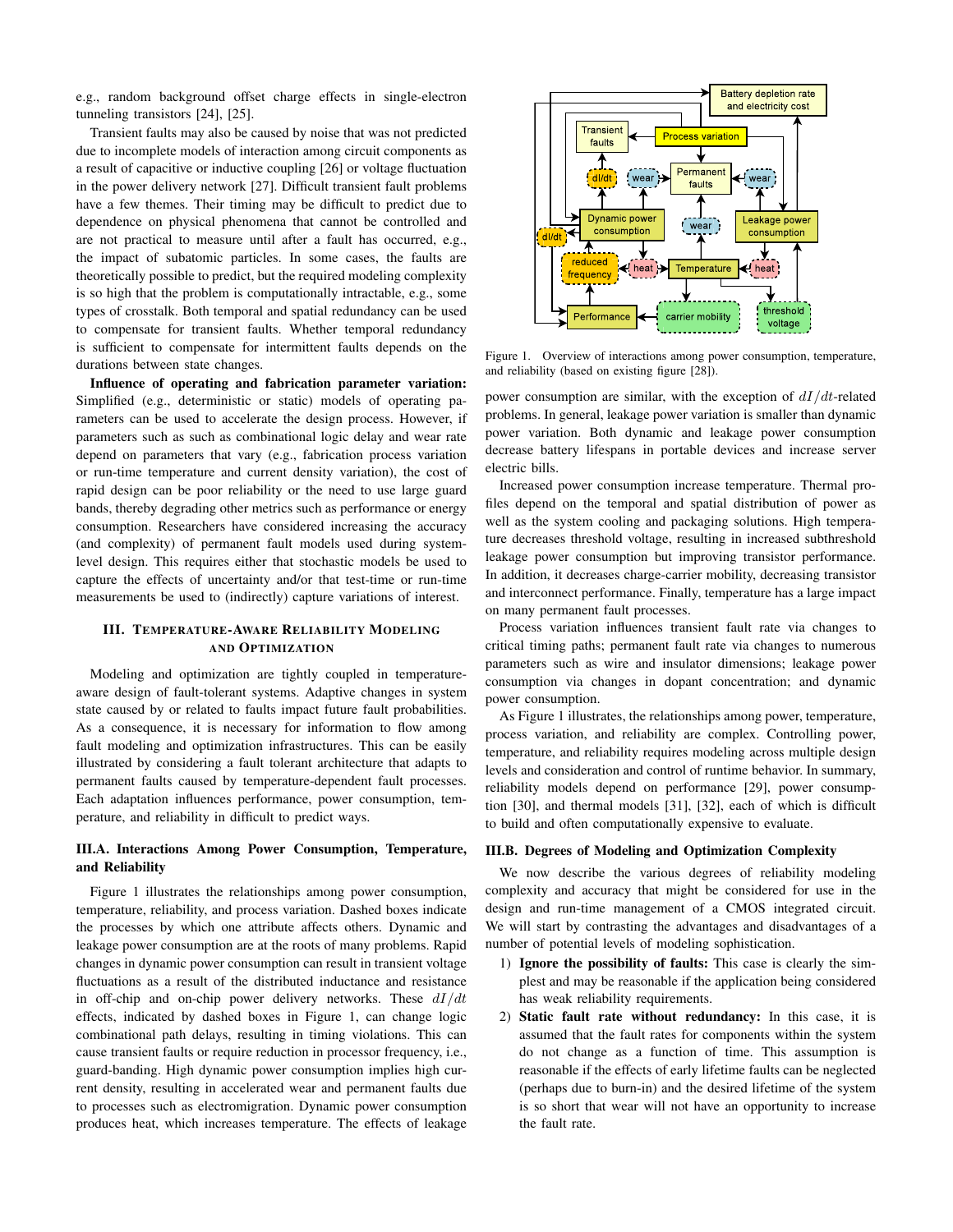3) Wear modeling with static parameters: In this case, the fault probabilities of devices in the system increase with time as a result of wear, but the influence of environmental parameters (e.g., temperature) on wear rate are ignored. This level of modeling detail may be appropriate for systems used in wellcontrolled environments. However, note that even if the average conditions of the environment during operation are known, the degree of variation from those conditions can significantly influence wear and therefore lifetime estimates. Consider a CMOS integrated circuit with a temperature that will vary around a known mean. A number of the dominant sources of wear in CMOS integrated circuits have associated wear rates  $(r_w)$  that depend on temperature  $(T)$  as follows:

$$
r_w = k_1 e^{(-k_2/T)}, \t\t(1)
$$

where  $k_1$  and  $k_2$  are independent of temperature. Due to this non-linear dependence, accurate wear modeling requires knowledge of operating temperature distribution.

- 4) Wear modeling with environment-dependent parameters: At this level of modeling complexity, the specific values of parameters influencing fault rate and wear rate (e.g., temperature, current density, gate oxide thickness, or altitude) are considered during the design process. Moreover, these parameters may vary with time, from integrated circuit to integrated circuit, or even among devices within the same integrated circuit. It may first seem that knowing the distribution for each parameter would be sufficient even for wear rates with non-linear dependence on the parameters of interest (e.g., Equation 1). However, due to memory effects, some fault processes require time series for accurate wear modeling, e.g., thermal cycling [19] and negative-bias temperature instability [20]. As a result, accurate modeling requires prediction of parameter fluctuation. This leaves the designer in a quandary: the temporal variations in reliability model parameters have short timescales (e.g., seconds) while the timescales over which there are substantial changes in wear state are long (e.g., months). A naïve approach to this estimation problem would require extraordinary simulation time.
- 5) Advanced wear modeling with fault detection and on-line adaptation: It is at this point where we first consider non-trivial fault-tolerance techniques. Thus far, we have considered modeling the dependence of fault rate on environmental conditions and time. However, the system behavior was static. If, instead, the system adapts to faults dynamically, e.g., by changing the tasks assigned to components or transmissions associated with interconnects, the interaction between reliability models and optimization techniques becomes more complex. The chosen fault tolerance policy influences subsequent environmental conditions and therefore subsequent fault probabilities.

For example, consider a system containing four homogeneous processors, one idle and three active. If an active processor fails, and it is necessary for the system to preserve computational throughput, it would be possible to either increase the load on the remaining two active processors or leave their loads constant but activate the idle processor. Determining which decision would lead to more favorable reliability conditions would require understanding its implications for parameters impacting reliability, e.g., temperature. That would require understanding the power management implications of the decision and evaluating power and thermal models. Note that the consequences of each decision must be evaluated, and that doing so may require other similar decisions leading up to eventual system failure. In short, temperature-aware reliability modeling of fault-tolerant systems is particularly challenging, especially in the presence of power management techniques.

6) Advanced wear modeling with fault detection, on-line adaptation, and on-line uncontrolled state estimation: The previously described analysis applies to systems in which all fault tolerance policies are pre-planned based on the predicted wear and fault patterns. However, additional run-time information may be available about fault locations and times (via fault detection [33]) and wear states (via on-line testing [22]). Fault tolerance policies might therefore be adaptively optimized on-line. Although the estimation necessary to support such a technique might at first seem computationally intractable, if the time spans over which substantial wear occurs are measured in months, not minutes, the overhead might be tolerable.

Note that all of these modeling and optimization problems are further complicated by significant variation in fault-relevant parameters among components.

This section has indicated some of the reasons why accurate reliability modeling can be challenging for systems with variable thermal profiles, particularly when the models are used to optimize fault tolerance policies.

## IV. CONSIDERATIONS WHEN SELECTING RELIABILITY MODELING AND OPTIMIZATION TECHNIQUES FOR USE

The previous section might leave readers with the impression that developing increasingly detailed and accurate reliability models constitutes progress. However, the characterization and computational complexities of following this path to its logical conclusion would be unacceptable. Is is therefore important to first determine which particular fault processes are relevant for the technology, environment, and system requirements under consideration. We now list a number of questions appropriate for reliability modeling or optimization techniques being considered for use.

- 1) Are the fault processes considered by the work dominant for the planned implementation technology?
- 2) Do the proposed reliability enhancement techniques operate at the most appropriate design levels, e.g., system through physical level for guaranteeing hard task deadlines and celllevel for tolerating fabrication errors in array structures.
- 3) Are the assumptions in the work consistent with the expected operating environment parameter values, e.g., temperature, current density, and altitude?
- 4) What is the net benefit of the proposed technique, considering increased design time, debugging complexity, and testing time, as well as changes to production processes and team organization?

The last question is critically important. Design and testing teams are under constant, extreme time pressure. Changes to the design and testing processes that increase complexity and time divert resources from other reliability enhancement efforts.

## V. IDENTIFYING DOMINANT FAULT PROCESSES

Commonly, only the system designers have enough information to determine which fault processes will be dominant. In fact, it